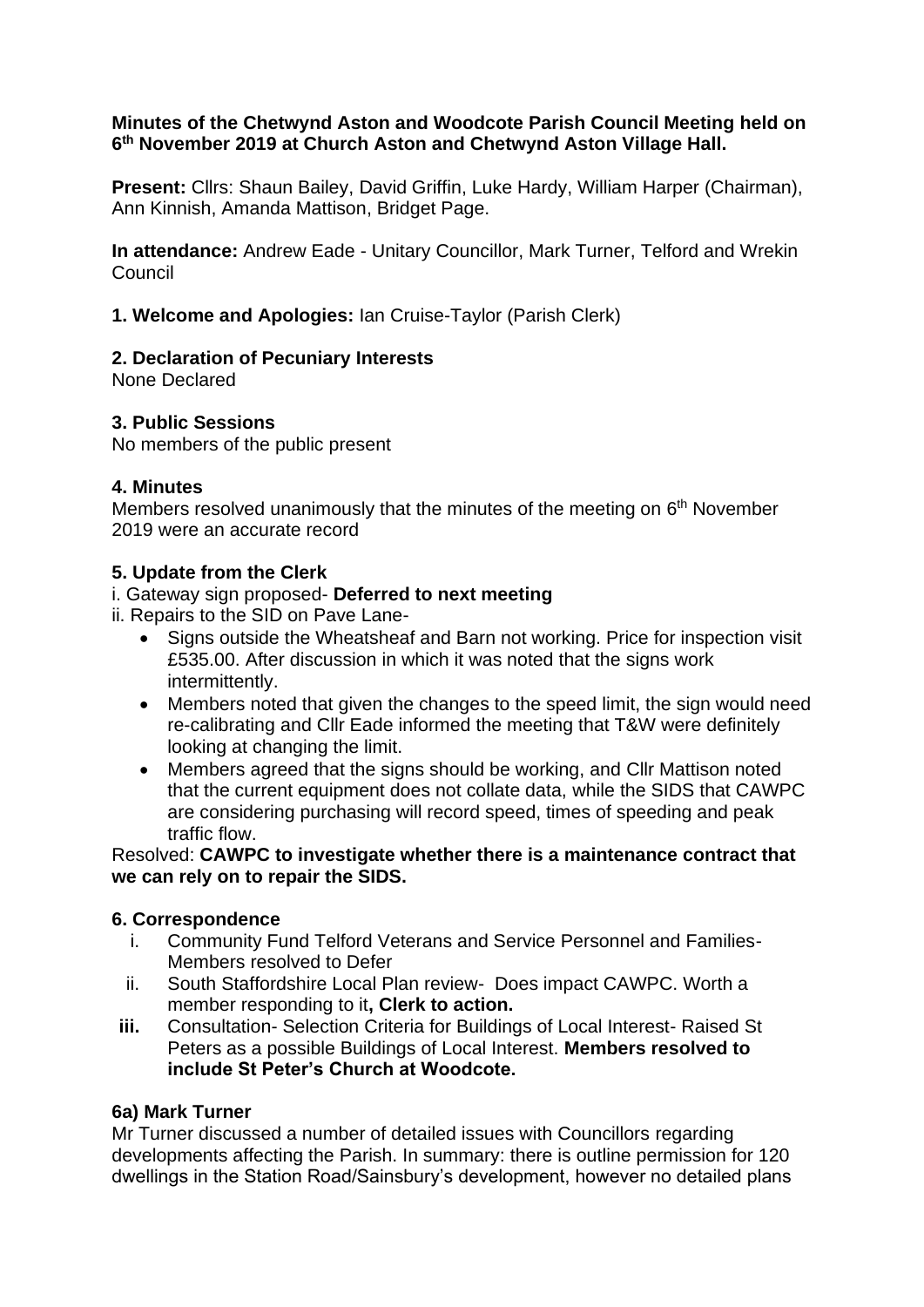have been submitted. Parish Council could 'green card' any application, given concerns about open space.

There remains uncertainty about the development of a further 350-477 houses

Councillors expressed concern at the traffic management arrangements connected to the NI park development. Insufficient parking places will impact on Pave Lane in particular, and there will be an increased risk to pedestrians, and a clear environmental impact. Mark Turner to investigate why CAWPC was not a consultee.

## **CAWPC to invite a representative from highways for further discussions – Cllr Eade to assist**

## **7. Unitary Councillor Report**

Members asked AE, to assist with inviting a representative from Highways to attend a Parish Council meeting. **AE to chase on this.**

AM: T & W Council have advised her that they're thinking of a weight limit down Pitchcroft Lane.

## **8. Parish Councillors report on meetings attended**

## **DG: NRP Meeting, Town Council Meeting, Civic Society.**

NRP has invited Mark Pritchard to the next meeting. Rural Forum- David Kilby addressed meeting. Newport has the least joined up green spaces in Telford and Wrekin.

#### **BP: Village Hall, Barn Dance, Aston Room**

Village Hall- 10/10- Further discussion about ground source heat pump, survey completed. Want someone to take over the whole thing. Also, looking at additional funding- £16,000 needed in addition to £20,000 from National lottery. Exploring an interest free loan.

Barn Dance- 40 people.

Aston Room AE: Officially opening. Malcolm Bennett worked hard

Planning Training: Useful training, note the pre app consultation is being reduced to 5 days from 10 and must remain confidential.

#### **9. Highways and Environment**

**BH**: Slow down signs past Woodcote still not actioned. **Clerk to chase up.**

AM: Should we try and update the Webpage with everything we have raised on My **Telford** 

AK: Has raised Flooding on Littlehales Lane on 3 separate occasions.

DG: Raised the same thing for Field Aston Lane.

AE: Has meeting with Idverde for Ward issues. AE to flag.

DG: Believes Balfour Beatty need to be responsible.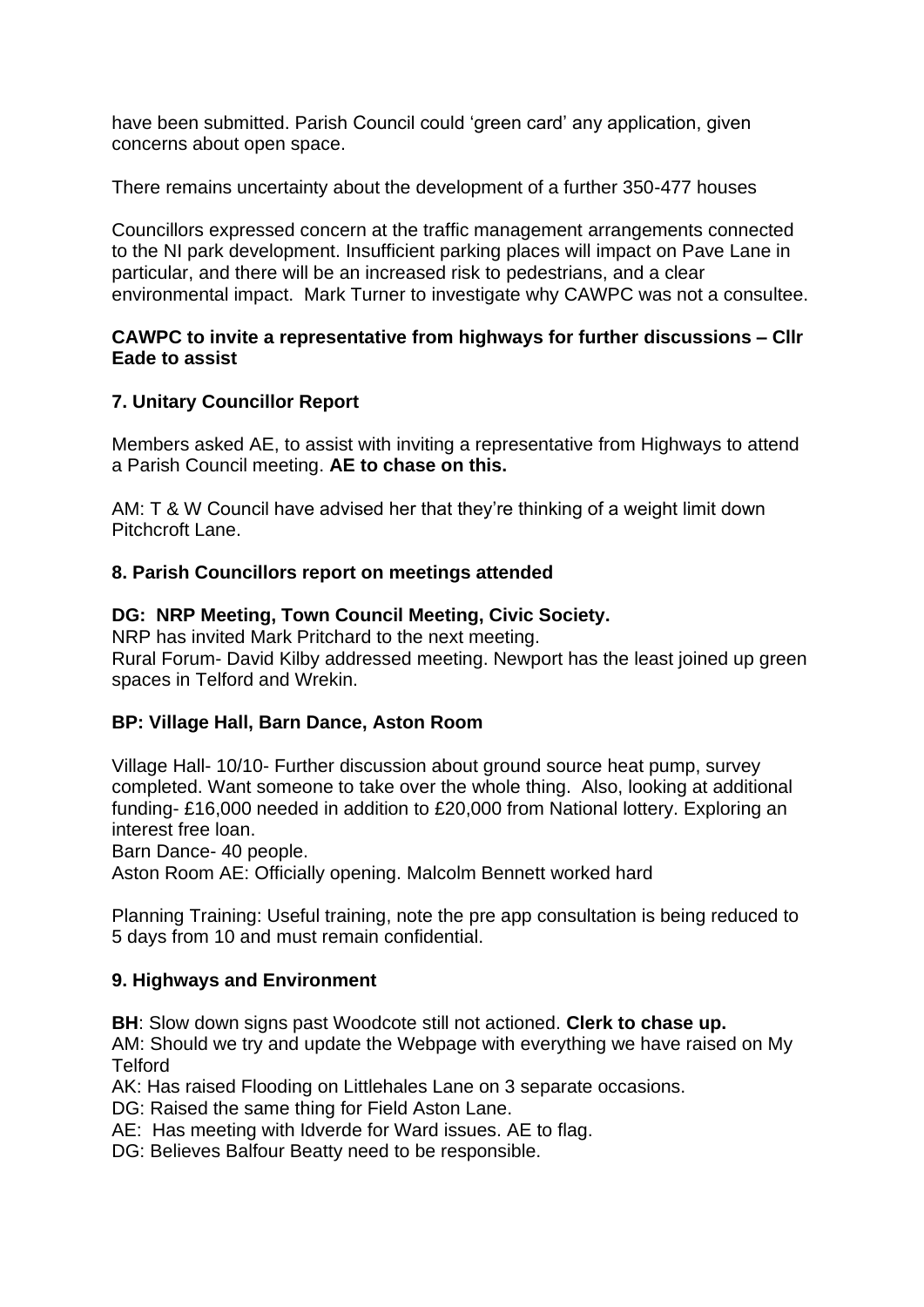**BH:** Residents complaining about parking at the Wheatsheaf. Speak to Licensee whether they can ask customers not to park on the road. BH: Norwood House - No Update. No further correspondence.

## **10. Report from Strategy Working Group**

**-** DH Provided the update.

Everyone confirmed they had the minutes.

DH Noted that we would need to increase the Precept, gradually every year. We should in theory have 65 houses due to Wright Avenue.

Members: We need to establish whether the Wright Avenue houses are occupied and have come online. **Clerk to find out how much we are getting paid as precept, how many are in each Band, and how many houses we have. Ask the clerk, if we put the Precept up to £10,000, what is the percentage increase**. Boundaries- DG has distributed Parish maps for everyone. Strategy committee will monitor boundary changes.

## **11. Planning**

## **11.1 Planning Applications.**

No new applications

## **12. Payments**

#### **Unanimously resolved to approve all payments.**

HMRC- payments for income tax

## **13. Parish Community Involvement**

Consider Planned Expenditures for Second Half of Financial Year.

- Planters- Be careful where these are located.
- Benches-

.

Councillors discussed VE day event and potential closing of Pave lane. Some concern that a Street Party on Pave Lane may not be well attended, given Newport, Wheatsheaf and other events.

#### **14. Parish Matters at Chairman's Discretion.**

**-** Welcome Letter: AM, to pick this back up.

Meeting Close: 21.07

| SignedChairman. | <i>⊔a</i> l <del>c</del> …………… |
|-----------------|--------------------------------|
|                 |                                |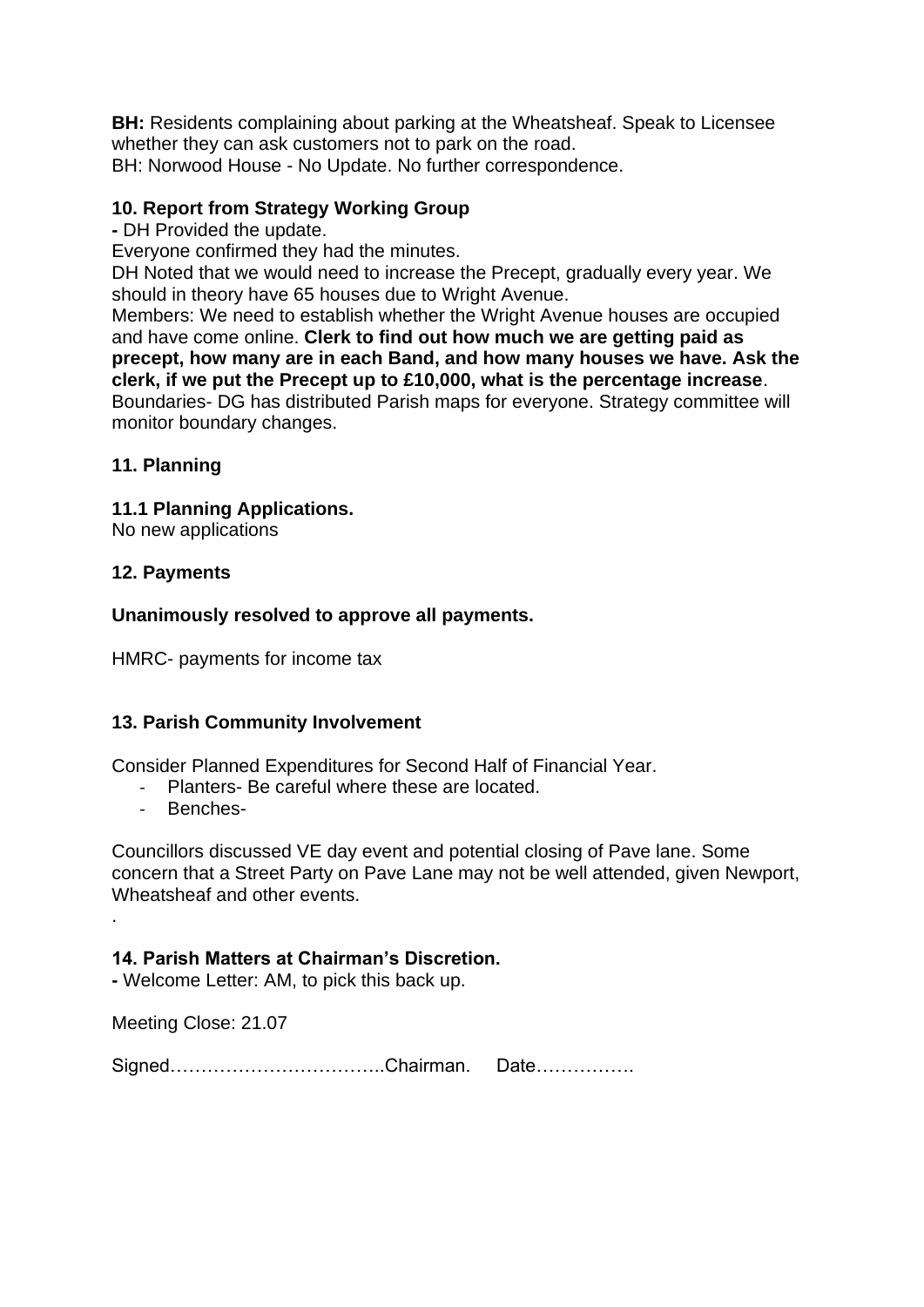### **Detailed notes of conversation with Mark Turner from Telford and Wrekin Council**

Cllr Page raised issue of Station Road

Mark Turner- B1, B2,B8, Sainsbury Development Outline Permission. Superseded. Went back to Planning Committee, resolution to approve subject to completion of s106.

Supermarket- Outline Permission, 120 dwellings, and associate open space. Two years left to run before submitting reserved matters.

Cllr Page: 120 Dwellings- Is there a builder interested. MT- Not aware, still on the market.

Cllr Hardy: If a builder comes forward, will they need to resubmit?

MT: IF they build houses, then considered under reserved matters by Plans Board. AE: Will it go to Committee?

MT: Only if its green carded by Parish Council.

LH:

MT: No outline for 350?

AE: How long outstanding?

MT: 8 Years- Going through legal process.

LH: Latest is 477, no care home, no employment, no school

MT: Was there an outline? May have been a provisional enquiry.

DG: No, I got this as an individual as a consultation

NI Park- LH Query

MT: Hybrid Application submitted and approved. Detailed planning for small part of the site and 2/3 received outline.

Subsequent application came in for alteration to access- two new roundabouts. Permitted a ghost right hand turn into the site.

LH: Our concern is around parking.

BH: 180 parking spaces for 1,000 jobs.

MT: Parking provision, laid out in local plan, based on square footage of the units. If in line with the policy

BH: No footpath, no other access. Are you suggesting they are going to car share-Expressed concerns over parking up Pave Lane.

AE: Committee will go on the advice of officers. Parking policy is not a deal breaker. Point being made here is right, if the policy isn't being adhered to, then CAWPC are going to bear the brunt, and also the sustainability.

AM: Concerns over Environmental Impact.

DG: Proposed Footpath isn't going to be put until Phase 3

AE: Suggested taking concerns up with Highways, but endorsed the point that we don't want double yellows in other areas/

BP: Do we not have contact with Arriva

MT: Something Council can explore. Reluctance over inclusion of Yellow lines. We are very strictly constrained. As the application has come in, and met with the Parking Standards, the Planning Inspectorate would come out, just look at the site in isolation. PI will ask to see parking standards.

AK: New Houses on Station Road and Parking Standards- with the issue of developing parking plans, basically if you have more than one car, you're in trouble. BP: Shouldn't public transport be part of the development, and environmental impact should be part of this.